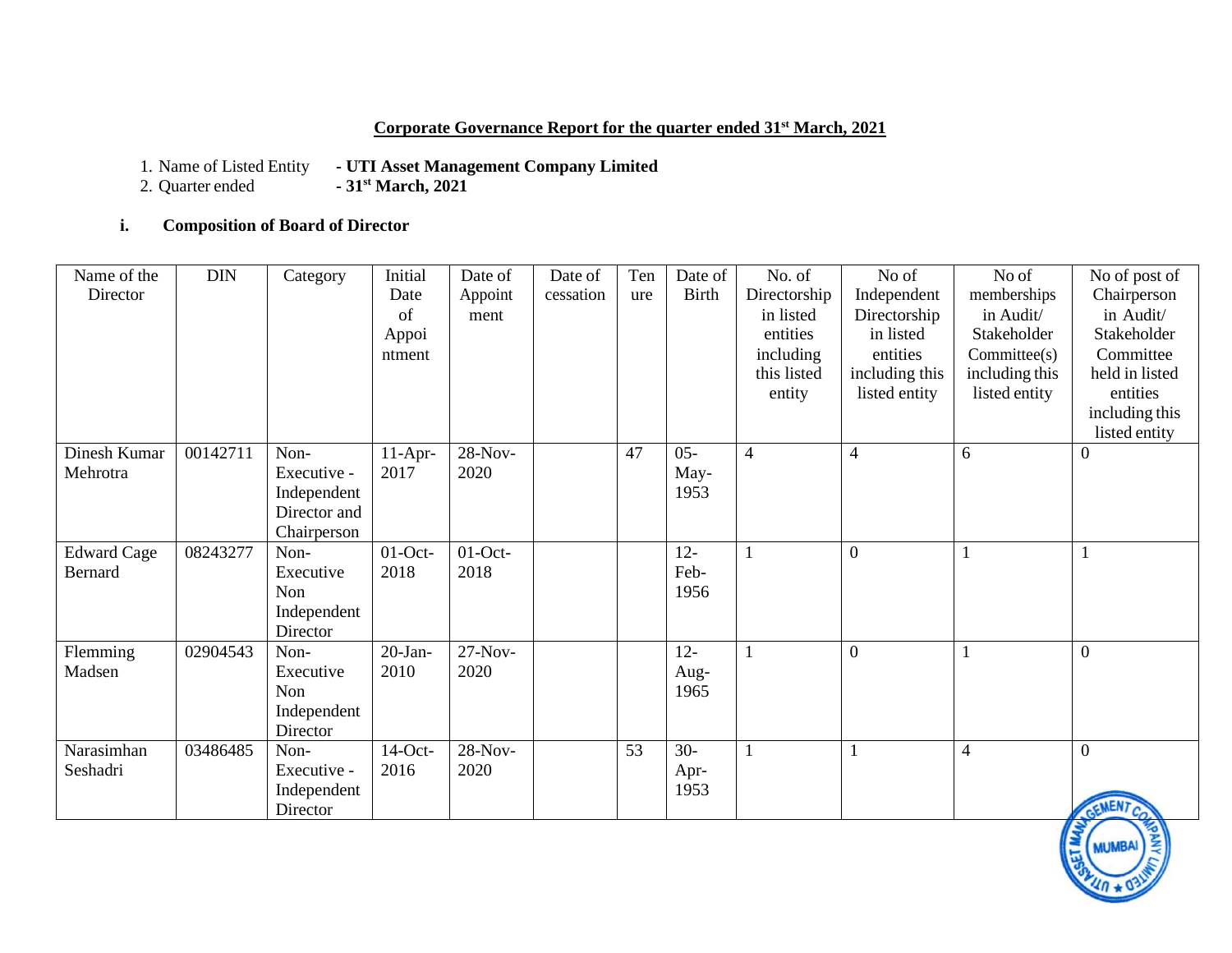| Deepak<br>Kumar<br>Chatterjee | 03379600 | Non-<br>Executive -<br>Independent<br>Director | $25-Sep-$<br>2018 | $25-Sep-$<br>2018  | 30 | $01-$<br>Nov-<br>1953  | $\mathfrak{2}$ | $\overline{2}$ | $\overline{2}$ |                |
|-------------------------------|----------|------------------------------------------------|-------------------|--------------------|----|------------------------|----------------|----------------|----------------|----------------|
| Dipali Hemant<br>Sheth        | 07556685 | Non-<br>Executive -<br>Independent<br>Director | $20-Nov-$<br>2019 | $20-Nov-$<br>2019  | 16 | $04-Jul-$<br>1965      | 2              | $\overline{2}$ | $\overline{2}$ | $\overline{0}$ |
| Jayashree<br>Vaidhyanathan    | 07140297 | Non-<br>Executive -<br>Independent<br>Director | $20-Nov-$<br>2019 | $20-Nov-$<br>2019  | 16 | $01-$<br>Feb-<br>1970  |                |                |                | $\overline{0}$ |
| Rajeev Kakar                  | 01888608 | Non-<br>Executive -<br>Independent<br>Director | $20-Nov-$<br>2019 | $20-Nov-$<br>2019  | 16 | $01-Jul-$<br>1963      |                |                |                | $\overline{0}$ |
| Imtaiyazur<br>Rahman          | 01818725 | Executive<br>Director and<br><b>CEO</b>        | $28-Apr-$<br>2019 | $28$ -Apr-<br>2019 |    | $07 -$<br>Sep-<br>1963 |                | $\mathbf{0}$   |                | $\mathbf{0}$   |

| <b>Company Remarks</b>              | Mr. Imtaiyazur Rahman was appointed as the Chief Executive Officer of our Company for a period of two years with effect from |
|-------------------------------------|------------------------------------------------------------------------------------------------------------------------------|
|                                     | 13th June, 2020.                                                                                                             |
| <b>Whether Permanent</b>            | Yes                                                                                                                          |
| chairperson appointed               |                                                                                                                              |
| Whether Chairperson is related   No |                                                                                                                              |
| to MD or CEO                        |                                                                                                                              |

## **ii. Composition of Committees**

#### **a. Audit Committee**

| Sr  | Name of the Director  | Category                                                     | Chairperson/Membership | <b>Appointment Date</b> | <b>Cessation Date</b>                           |
|-----|-----------------------|--------------------------------------------------------------|------------------------|-------------------------|-------------------------------------------------|
| No. |                       |                                                              |                        |                         |                                                 |
|     |                       | Deepak Kumar Chatterjee   Non-Executive Independent Director | Chairperson            | 24-Oct-2018             |                                                 |
|     | Dinesh Kumar Mehrotra | Non-Executive Independent Director and                       | Member                 | 29-Jan-2018             |                                                 |
|     |                       | Chairnerson                                                  |                        |                         |                                                 |
|     | Flemming Madsen       | Non-Executive Non Independent Director                       | Member                 | 02-Mar-2010             | <b>ALENY N</b><br>$\mathbf{v}$ and $\mathbf{v}$ |

8

**MUMBA**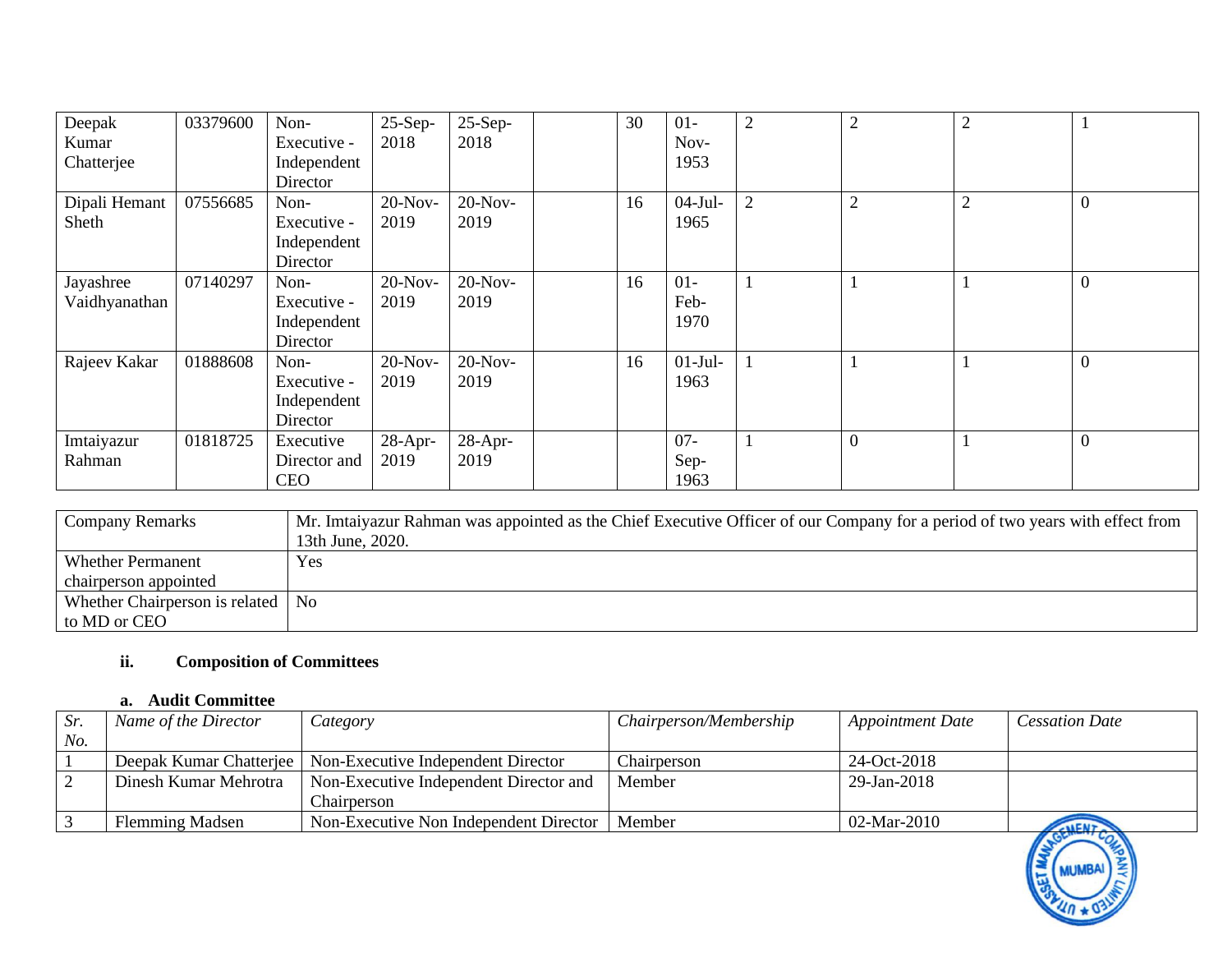|                 | Narasımhan<br>Seshadr | - -<br>Non-<br>e Independent Director<br>$\lrcorner$ xecutiv $\lrcorner$ | Membe. | $\sim$ $\sim$ $\sim$<br>~-<br>/-Jan-<br>'∠∪ |  |
|-----------------|-----------------------|--------------------------------------------------------------------------|--------|---------------------------------------------|--|
| $\sim$ $\prime$ | Kakai<br>Raje         | $\mathbf{r}$<br>. Director<br>Non-<br>ve Independent<br>∕utiv∴<br>۸٤     | Member | 2010<br>ില                                  |  |

| _ompa*<br>$\mathbb{R}^n$ Remain<br>anv                                                          |                   |
|-------------------------------------------------------------------------------------------------|-------------------|
| $\mathbf{X} \mathbf{X}$<br>0.42.42<br>nent<br>moin<br>ິ<br>rm<br>. .<br>ан<br>$\mathbf{u}$<br>. | $V \alpha$<br>، ب |

#### **b. Stakeholders Relationship Committee**

| Sr. | Name of the Director       | Category                                                     | Chairperson/Membership | <b>Appointment Date</b> | <b>Cessation Date</b> |
|-----|----------------------------|--------------------------------------------------------------|------------------------|-------------------------|-----------------------|
| No. |                            |                                                              |                        |                         |                       |
|     | <b>Edward Cage Bernard</b> | Non-Executive Non Independent                                | Chairperson            | 24-Oct-2018             |                       |
|     |                            | Director                                                     |                        |                         |                       |
|     |                            | Deepak Kumar Chatterjee   Non-Executive Independent Director | Member                 | 24-Oct-2018             |                       |
|     | Jayashree Vaidhyanathan    | Non-Executive Independent Director                           | Member                 | 04-Dec-2020             |                       |

| ∽<br>$\mathcal{L}$ omr<br>Remarks<br>pany                                         |                      |
|-----------------------------------------------------------------------------------|----------------------|
| <b>XX71</b><br>nanent<br>son appointed<br>chairpers<br><i><u>Lorro</u></i><br>ner | $V_{\alpha}$<br>I CS |

## **c. Risk Management Committee**

| Sr. | Name of the Director    | Category                           | Chairperson/Membership | <b>Appointment Date</b> | <b>Cessation Date</b> |
|-----|-------------------------|------------------------------------|------------------------|-------------------------|-----------------------|
| No. |                         |                                    |                        |                         |                       |
|     | Rajeev Kakar            | Non-Executive Independent Director | Chairperson            | 04-Dec-2020             |                       |
|     | <b>Flemming Madsen</b>  | Non-Executive Non Independent      | Member                 | 02-Mar-2010             |                       |
|     |                         | Director                           |                        |                         |                       |
|     | Narasimhan Seshadri     | Non-Executive Independent Director | Member                 | $05-Apr-2018$           |                       |
|     | Deepak Kumar Chatterjee | Non-Executive Independent Director | Member                 | 27-Apr-2019             |                       |
|     | Jayashree Vaidhyanathan | Non-Executive Independent Director | Member                 | 16-Dec-2019             |                       |

| ompan<br>Remarks                                                      |                       |
|-----------------------------------------------------------------------|-----------------------|
| Whethe.<br>app<br>mane <sup>,</sup><br>ointe<br>cnan<br>son<br>.<br>. | $V_{\alpha}$<br>1 U.S |

#### **d. Nomination and Remuneration Committee**

| Sr  | Name of the Director  | <i>category</i>                        | Chairperson/Membership | <b>Appointment Date</b> | <b>Cessation Date</b> |
|-----|-----------------------|----------------------------------------|------------------------|-------------------------|-----------------------|
| No. |                       |                                        |                        |                         |                       |
|     | Narasimhan Seshadri   | Non-Executive Independent Director     | Chairperson            | 24-Oct-2018             |                       |
|     | Dinesh Kumar Mehrotra | Non-Executive Independent Director and | Member                 | $05$ -Apr-2018          | <b>ALENY</b>          |
|     |                       |                                        |                        |                         | $L_{\alpha}$          |

**MUMBA**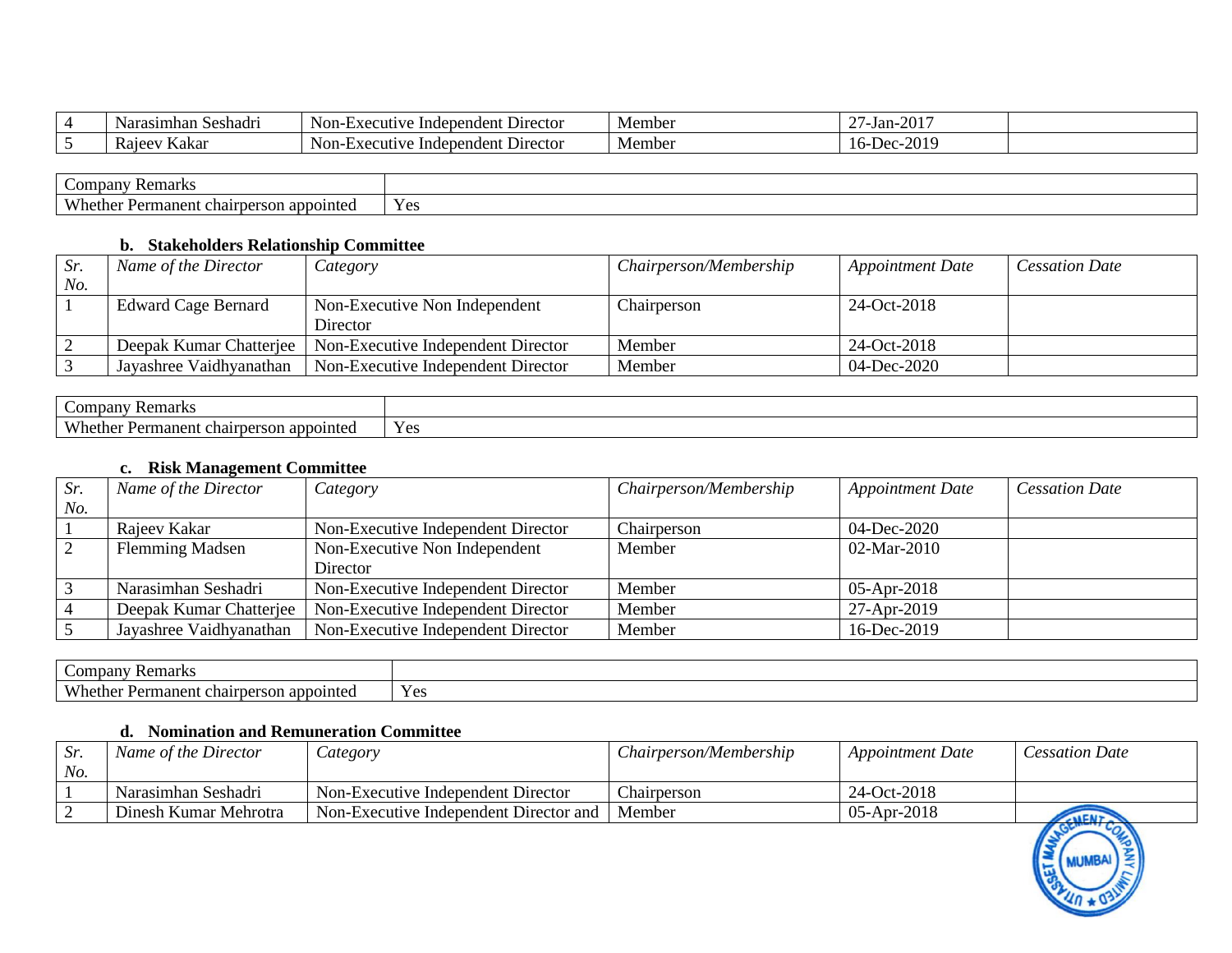|                            | Chairperson                        |        |             |  |
|----------------------------|------------------------------------|--------|-------------|--|
| <b>Edward Cage Bernard</b> | Non-Executive Non Independent      | Member | 24-Oct-2018 |  |
|                            | Director                           |        |             |  |
| Dipali Hemant Sheth        | Non-Executive Independent Director | Member | 16-Dec-2019 |  |

| <b>Remarks</b><br>Company                                                 |                                               |
|---------------------------------------------------------------------------|-----------------------------------------------|
| <b>Wh</b><br>manen.<br>annointeo<br>レヘヤ<br>son<br>. cnair<br>ner<br>71 D. | $\tilde{\phantom{a}}$<br>$Y_{\alpha}$<br>1 C. |

## iii. **Meeting of Board of Directors**

| Date(s) of Meeting (if any) in the | $Date(s)$ of Meeting (if any) in the | Whether requirement | Number of         | <b>Number of Independent</b> |
|------------------------------------|--------------------------------------|---------------------|-------------------|------------------------------|
| previous quarter                   | relevant quarter                     | of Quorum met       | Directors present | Directors present            |
| $03-Oct-2020$                      | $29$ -Jan-2021                       | <b>Yes</b>          |                   |                              |
| 28-Oct-2020                        | 05-Feb-2021                          | Yes                 |                   |                              |
| 17-Nov-2020                        |                                      | Yes                 | 10                |                              |

| Remarks<br>Compan                                                                                   |  |
|-----------------------------------------------------------------------------------------------------|--|
| 1n<br>gap<br>$\Delta \Delta r$<br>num<br>dave<br>ΩŤ<br>any<br>'h∩r<br>hetw<br>two<br>11114111<br>ua |  |

# iv. **Meeting of Committees**

| <b>Name of the Committee</b>        | $Date(s)$ of meeting during | $Date(s)$ of meeting of | Whether requirement | Number of        | Number of         |
|-------------------------------------|-----------------------------|-------------------------|---------------------|------------------|-------------------|
|                                     | of the committee in the     | the committee in the    | of Quorum met       | <b>Directors</b> | independent       |
|                                     | previous quarter            | relevant quarter        | (Yes/No)            | present          | directors present |
| <b>Audit Committee</b>              | 28-Oct-2020                 |                         | Yes                 |                  |                   |
| <b>Audit Committee</b>              |                             | 29-Jan-2021             | Yes                 |                  |                   |
| Nomination & Remuneration Committee | 23-Oct-2020                 |                         | Yes                 |                  |                   |
| Nomination & Remuneration Committee |                             | 27-Jan-2021             | Yes                 |                  |                   |
| <b>Risk Management Committee</b>    | 27-Oct-2020                 |                         | Yes                 |                  |                   |
| <b>Risk Management Committee</b>    | 18-Dec-2020                 |                         | Yes                 |                  |                   |
| <b>Risk Management Committee</b>    |                             | 22-Jan-2021             | Yes                 |                  |                   |

| <b>Company Remarks</b>                                                |               |
|-----------------------------------------------------------------------|---------------|
| Maximum gap between any two consecutive (in number of days) [Only for | 92            |
| Audit Committee]                                                      | <b>ALCAIN</b> |
|                                                                       | $\mathbf{u}$  |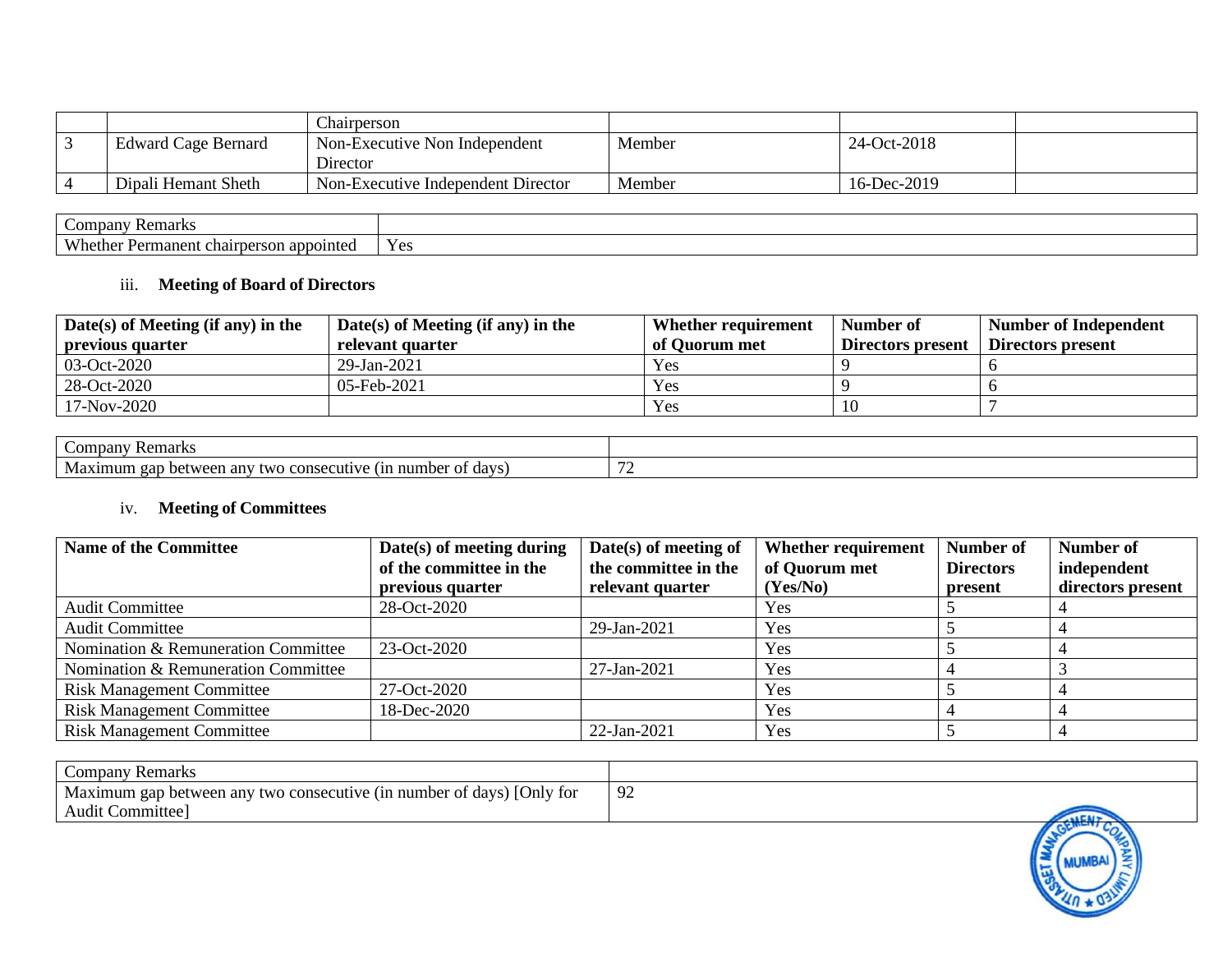#### v. **Related Party Transactions**

| <i><b>Subject</b></i>                                                                                            | Compliance status (Yes/No/NA) | <b>Remark</b> |
|------------------------------------------------------------------------------------------------------------------|-------------------------------|---------------|
| Whether prior approval of audit committee obtained                                                               | Yes                           |               |
| Whether shareholder approval obtained for material RPT                                                           | Not Applicable                |               |
| Whether details of RPT entered into pursuant to omnibus approval have been reviewed by Audit                     | Yes                           |               |
| Committee                                                                                                        |                               |               |
| Disclosure of notes on related party transactions and Disclosure of notes of material related party transactions |                               |               |

#### **VI. Affirmations**

- 1. The composition of Board of Directors is in terms of SEBI (Listing obligations and disclosure requirements) Regulations, 2015. **Yes**
- 2. The composition of the following committees is in terms of SEBI(Listing obligations and disclosure requirements) Regulations, 2015
	- a. Audit Committee **Yes**
	- b. Nomination & remuneration committee **Yes**
	- c. Stakeholders relationship committee Yes
	- d. Risk management committee (applicable to the top 100 listed entities) **- Yes**
- 3. The committee members have been made aware of their powers, role and responsibilities as specified in SEBI (Listing obligations and disclosure requirements) Regulations, 2015. **- Yes**
- 4. The meetings of the board of directors and the above committees have been conducted in the manner as specified in SEBI (Listing obligations and disclosure requirements) Regulations, 2015.**- Yes**
- 5. a. This report and/or the report submitted in the previous quarter has been placed before Board of Directors. **- Yes** b. Any comments/observations/advice of Board of Directors may be mentioned here:

**Name : Arvind Patkar**

**Designation : Company Secretary & Compliance Officer** 

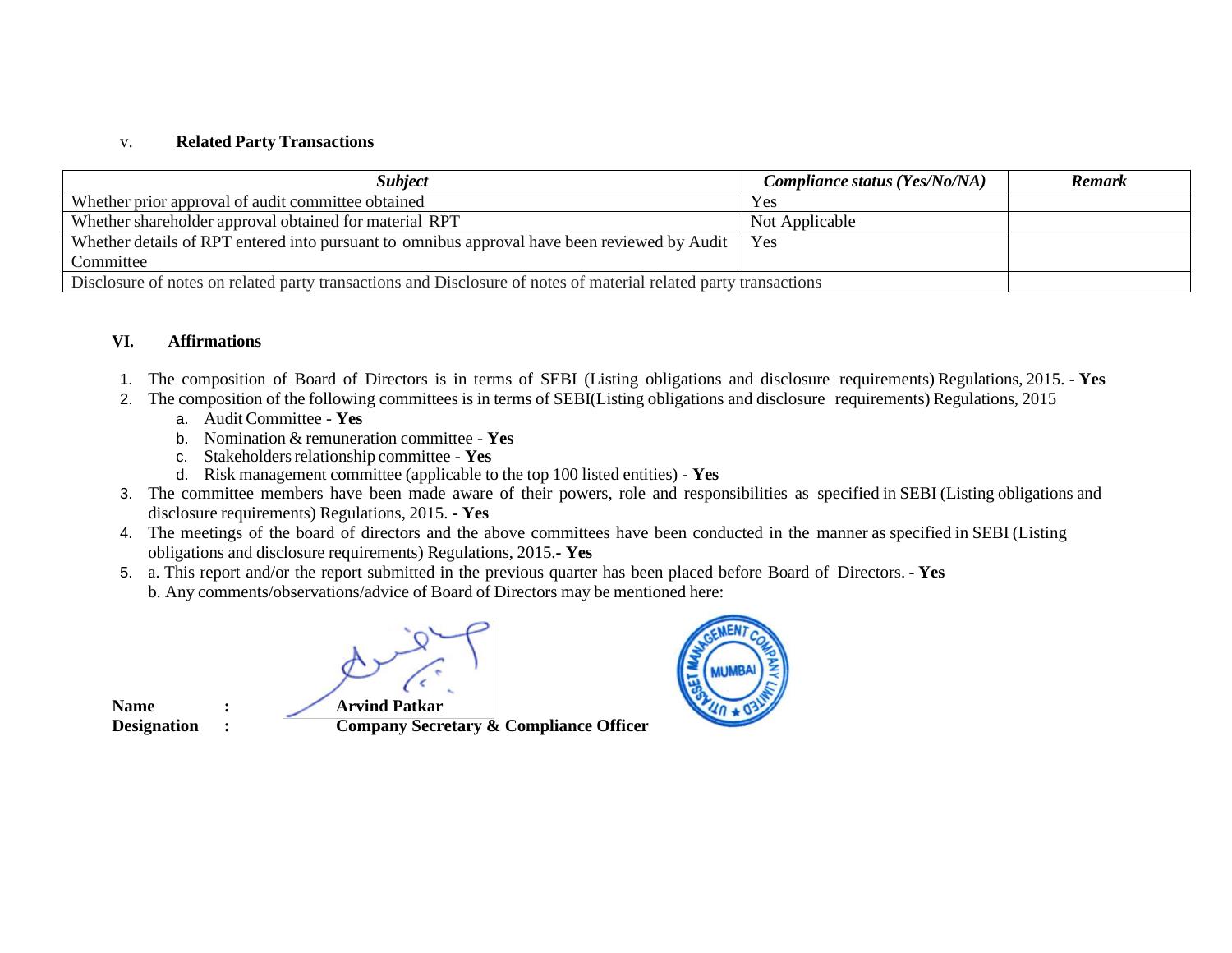# **ANNEXURE II**

## Format to be submitted by listed entity at the end of the financial year (for the whole of financial year)

| I. Disclosure on website in terms of Listing Regulations                                                                                                             |                |         |                                                                                             |  |  |
|----------------------------------------------------------------------------------------------------------------------------------------------------------------------|----------------|---------|---------------------------------------------------------------------------------------------|--|--|
| <b>Item</b>                                                                                                                                                          | Compliance     | Company | Website                                                                                     |  |  |
|                                                                                                                                                                      | status         | Remark  |                                                                                             |  |  |
| As per regulation 46(2) of the LODR:                                                                                                                                 |                |         |                                                                                             |  |  |
| Details of business                                                                                                                                                  | Yes            |         | https://utimf.com/about/overview/                                                           |  |  |
| Terms and conditions of appointment of independent directors                                                                                                         | Yes            |         | https://www.utimf.com/uti-amc-shareholders/corporate-<br>governance/code-and-policies/      |  |  |
| Composition of various committees of board of directors                                                                                                              | Yes            |         | https://www.utimf.com/uti-amc-shareholders/corporate-<br>governance/committee-of-the-board/ |  |  |
| Code of conduct of board of directors and senior management<br>personnel                                                                                             | Yes            |         | https://www.utimf.com/uti-amc-shareholders/corporate-<br>governance/code-and-policies/      |  |  |
| Details of establishment of vigil mechanism/ Whistle Blower policy                                                                                                   | Yes            |         | https://www.utimf.com/uti-amc-shareholders/corporate-<br>governance/code-and-policies/      |  |  |
| Criteria of making payments to non-executive directors                                                                                                               | Not Applicable |         |                                                                                             |  |  |
| Policy on dealing with related party transactions                                                                                                                    | Yes            |         | https://www.utimf.com/uti-amc-shareholders/corporate-<br>governance/code-and-policies/      |  |  |
| Policy for determining 'material' subsidiaries                                                                                                                       | Yes            |         | https://www.utimf.com/uti-amc-shareholders/corporate-<br>governance/code-and-policies/      |  |  |
| Details of familiarization programs imparted to independent directors                                                                                                | Yes            |         | https://www.utimf.com/uti-amc-shareholders/corporate-<br>governance/code-and-policies/      |  |  |
| Email address for grievance redressal and other relevant details entity<br>who are responsible for assisting and handling investor grievances                        | Yes            |         | https://www.utimf.com/investors-contacts/                                                   |  |  |
| Contact information of the designated officials of the listed entity who<br>are responsible for assisting and handling investor grievances other<br>relevant details | Yes            |         | https://www.utimf.com/investors-contacts/                                                   |  |  |

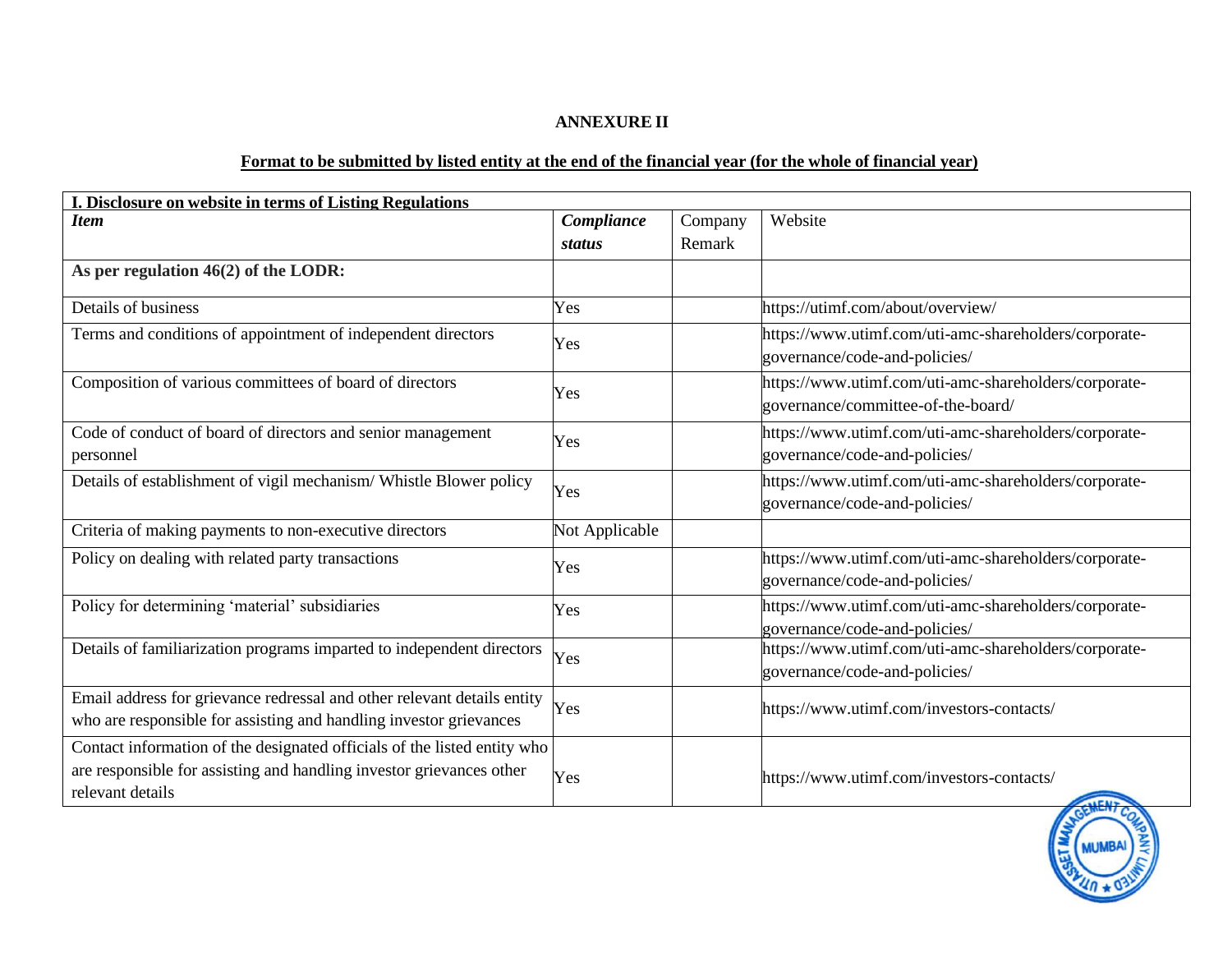| <b>Financial results</b>                                                                                                                                                                     | Yes            | https://www.utimf.com/uti-amc-shareholders/financials-<br>filings/results/                             |
|----------------------------------------------------------------------------------------------------------------------------------------------------------------------------------------------|----------------|--------------------------------------------------------------------------------------------------------|
| Shareholding pattern                                                                                                                                                                         | Yes            | https://www.utimf.com/uti-amc-shareholders/listing-<br>compliances/shareholding-pattern/               |
| Details of agreements entered into with the media companies and/or<br>their associates                                                                                                       | Not Applicable |                                                                                                        |
| Schedule of analyst or institutional investor meet and presentations<br>made by the listed entity to analysts or institutional investors<br>simultaneously with submission to stock exchange | Yes            | https://www.utimf.com/uti-amc-shareholders/listing-<br>compliances/other-filings-with-stock-exchanges/ |
| New name and the old name of the listed entity                                                                                                                                               | Not Applicable |                                                                                                        |
| Advertisements as per regulation 47 (1)                                                                                                                                                      | Yes            | https://www.utimf.com/uti-amc-shareholders/listing-<br>compliances/other-filings-with-stock-exchanges/ |
| Credit rating or revision in credit rating obtained by the entity for all<br>its outstanding instruments obtained                                                                            | Not Applicable |                                                                                                        |
| Separate audited financial statements of each subsidiary of the listed<br>entity in respect of a relevant financial year                                                                     | Yes            | https://www.utimf.com/uti-amc-shareholders/financials-<br>filings/subsidiaries-financials/             |
| As per other regulations of the LODR:                                                                                                                                                        |                |                                                                                                        |
| Whether company has provided information under separate section on<br>its website as per Regulation $46(2)$                                                                                  | Yes            | https://www.utimf.com/                                                                                 |
| Materiality Policy as per Regulation 30                                                                                                                                                      | Yes            | https://www.utimf.com/uti-amc-shareholders/corporate-<br>governance/code-and-policies/                 |
| Dividend Distribution policy as per Regulation 43A (as applicable)                                                                                                                           | Yes            | https://www.utimf.com/uti-amc-shareholders/corporate-<br>governance/code-and-policies/                 |
| It is certified that these contents on the website of the listed entity are<br>correct.                                                                                                      | Yes            | https://www.utimf.com/                                                                                 |
|                                                                                                                                                                                              |                |                                                                                                        |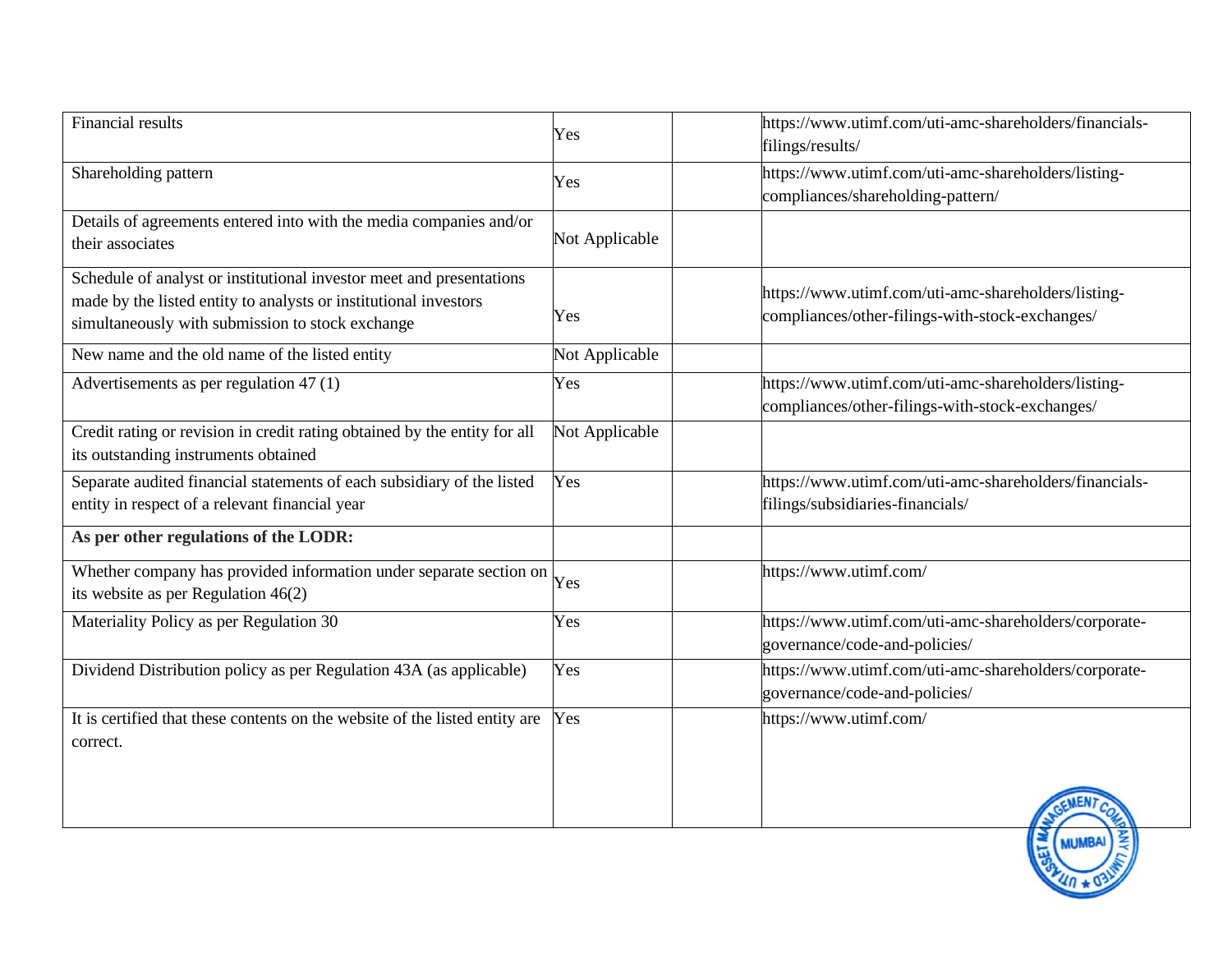| <b>II Annual Affirmations</b>                                     |                           |            |                       |
|-------------------------------------------------------------------|---------------------------|------------|-----------------------|
| <b>Particulars</b>                                                | <b>Regulation Number</b>  | Compliance | <b>Company Remark</b> |
|                                                                   |                           | status     |                       |
| Independent director(s) have been appointed in terms of specified | $16(1)(b)$ & 25(6)        |            |                       |
| criteria of 'independence' and/or 'eligibility'                   |                           | Yes        |                       |
|                                                                   |                           |            |                       |
| <b>Board</b> composition                                          | $17(1), 17(1A) \& 17(1B)$ | Yes        |                       |
|                                                                   |                           |            |                       |
| Meeting of Board of directors                                     | 17(2)                     | Yes        |                       |
| Quorum of Board meeting                                           | 17(2A)                    | Yes        |                       |
| <b>Review of Compliance Reports</b>                               | 17(3)                     | Yes        |                       |
| Plans for orderly succession for appointments                     | 17(4)                     | Yes        |                       |
|                                                                   |                           |            |                       |
| Code of Conduct                                                   | 17(5)                     | Yes        |                       |
| Fees/compensation                                                 | 17(6)                     | Yes        |                       |
| Minimum Information                                               | 17(7)                     | Yes        |                       |
| Compliance Certificate                                            | 17(8)                     | Yes        |                       |
| Risk Assessment & Management                                      | 17(9)                     | Yes        |                       |
| Performance Evaluation of Independent Directors                   | 17(10)                    | Yes        |                       |
| Recommendation of Board                                           | 17(11)                    | Yes        |                       |
| Maximum number of directorship                                    | 17A                       | Yes        |                       |
| <b>Composition of Audit Committee</b>                             | 18(1)                     | Yes        |                       |
| <b>Meeting of Audit Committee</b>                                 | 18(2)                     | Yes        |                       |
| Composition of nomination & remuneration committee                | $19(1)$ & (2)             | Yes        |                       |
| Quorum of Nomination and Remuneration Committee meeting           |                           |            |                       |
|                                                                   | 19(2A)                    | Yes        |                       |
|                                                                   |                           |            |                       |
| Meeting of nomination & remuneration committee                    |                           | Yes        |                       |
|                                                                   | 19(3A)                    |            |                       |
| Composition of Stakeholder Relationship Committee                 | $20(1)$ , $20(2)$ and     |            |                       |
|                                                                   | 20(2A)                    | Yes        |                       |
|                                                                   |                           |            |                       |
| Composition and role of risk management committee                 | 21(1), (2), (3), (4)      | Yes        |                       |
|                                                                   |                           |            |                       |
|                                                                   |                           |            |                       |
|                                                                   |                           |            |                       |
|                                                                   |                           |            |                       |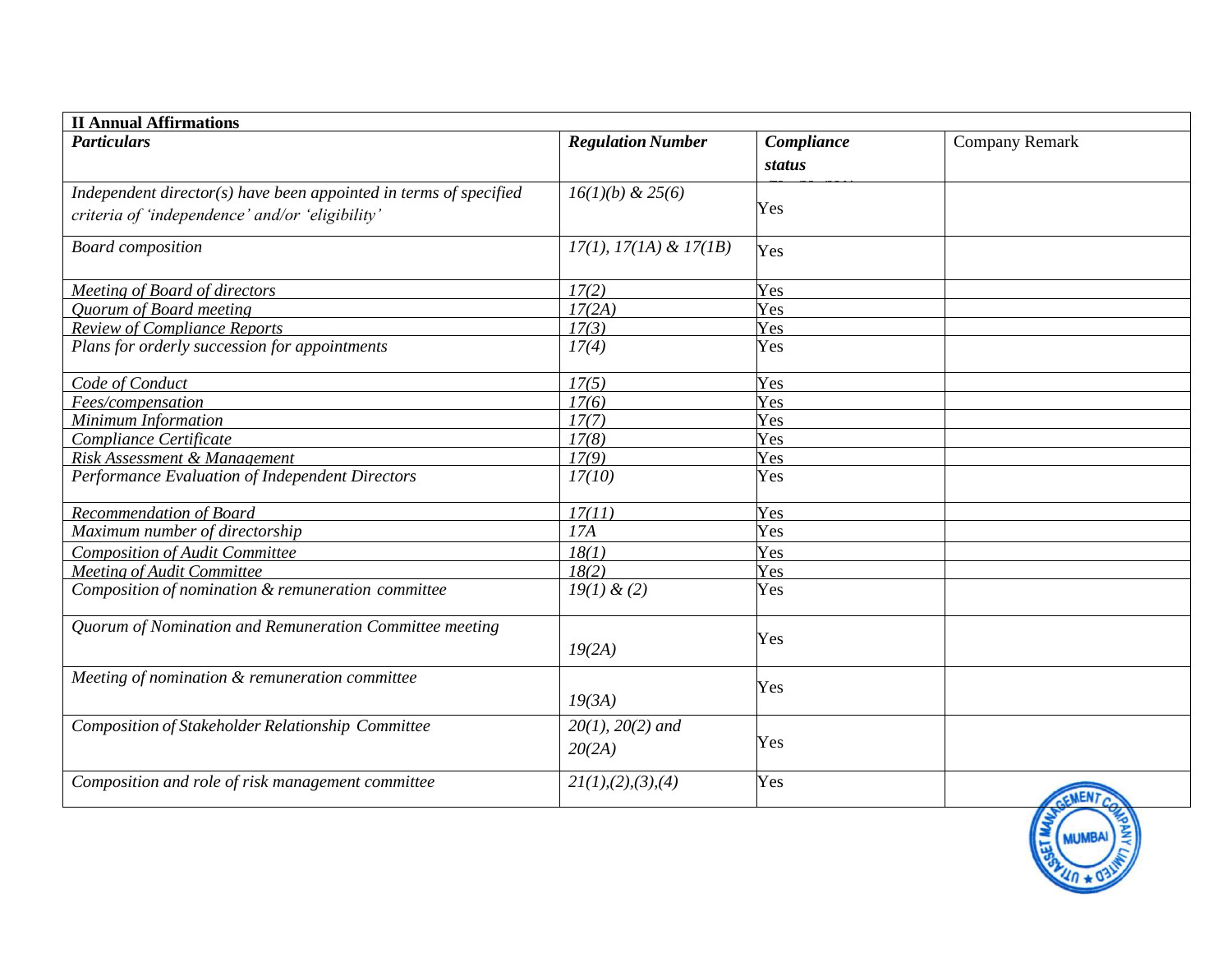| Meeting of Risk Management Committee                                                   | 22                                                  | Yes            |  |
|----------------------------------------------------------------------------------------|-----------------------------------------------------|----------------|--|
| Vigil Mechanism                                                                        | 22                                                  | Yes            |  |
| Policy for related party Transaction                                                   | $23(1)$ , $(1A)$ , $(5)$ , $(6)$ , $(7)$<br>$\&(8)$ | Yes            |  |
| Prior or Omnibus approval of Audit Committee for all related<br>party transactions     | 23(2), (3)                                          | Yes            |  |
| Approval for material related party transactions                                       | 23(4)                                               | Not Applicable |  |
| Disclosure of related party transactions on consolidated basis                         | 23(9)                                               | Yes            |  |
| Composition of Board of Directors of unlisted material<br>Subsidiary                   | 24(1)                                               | Not Applicable |  |
| Other Corporate Governance requirements with respect to<br>subsidiary of listed entity | $24(2), (3), (4), (5)$ & (6)                        | Yes            |  |
| Annual Secretarial Compliance Report                                                   | 24(A)                                               | Yes            |  |
| Alternate Director to Independent Director                                             | 25(1)                                               | Not Applicable |  |
| Maximum Tenure                                                                         | 25(2)                                               | Yes            |  |
| Meeting of independent directors                                                       | $25(3)$ & (4)                                       | Yes            |  |
| Familiarization of independent directors                                               | 25(7)                                               | Yes            |  |
| <b>Declaration from Independent Director</b>                                           | $25(8)$ & (9)                                       | Yes            |  |
| D & O Insurance for Independent Directors                                              | 25(10)                                              | Yes            |  |
| <b>Memberships in Committees</b>                                                       | 26(1)                                               | Yes            |  |
| Affirmation with compliance to code of conduct from members of                         | 26(3)                                               |                |  |
| Board of Directors and Senior management personnel                                     |                                                     | Yes            |  |
| Disclosure of Shareholding by Non- Executive Directors                                 | 26(4)                                               | Yes            |  |